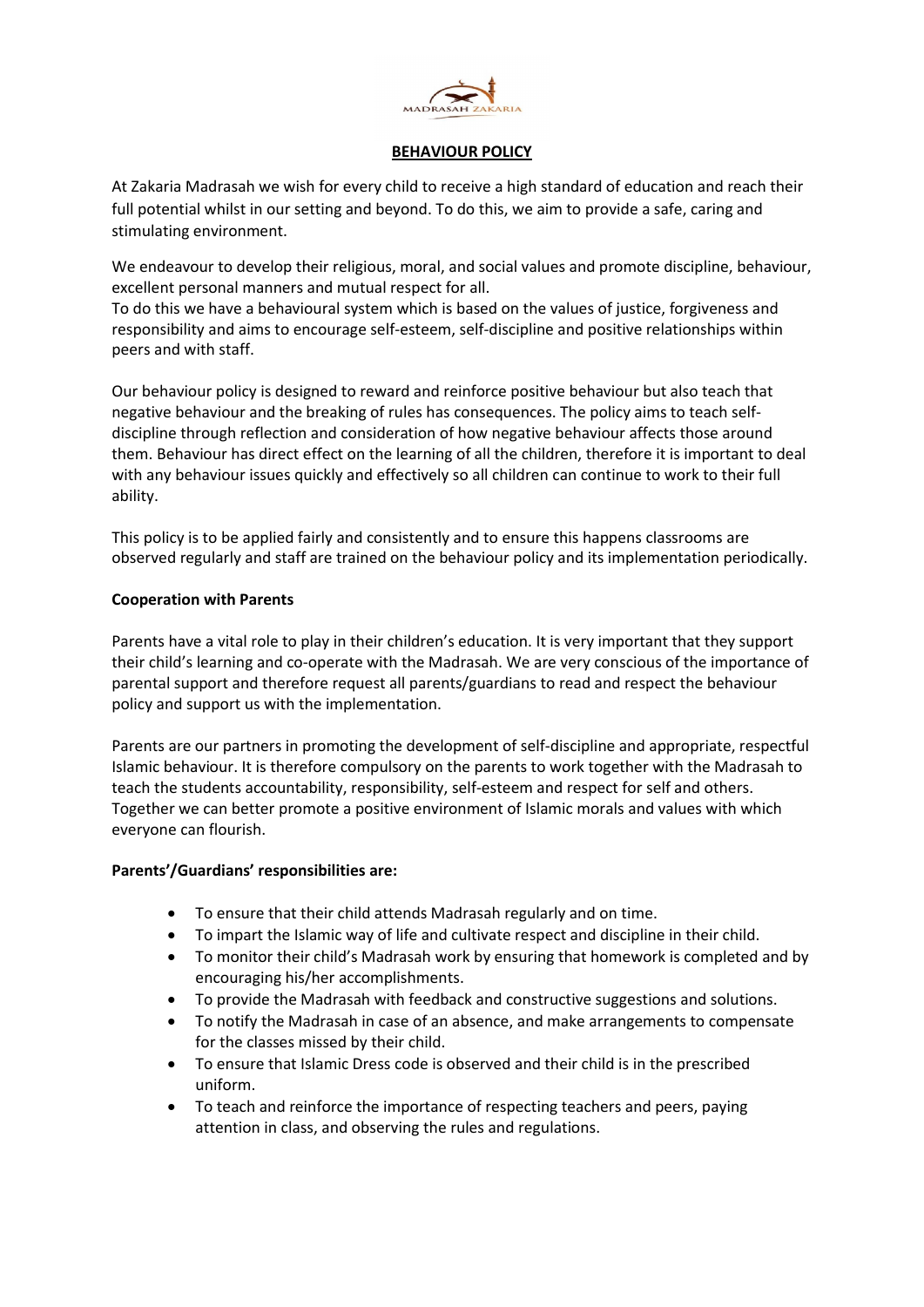

- To participate meaningfully in parent/guardian teacher conferences to discuss their child's progress and areas that need improvement, as well as discuss report cards with their child and jointly strives for improvement.
- If parents/guardians have concerns about the welfare of their child, they should talk to the Principal who will arrange a review with the relevant teacher.
- To conduct themselves in a courteous and responsible manner. To use appropriate language at all times.
- To be respectful, polite and cooperate with other parents, teachers, principal and Taleem Shura members. Any untoward behaviour, use of foul language, physical or verbal misconduct will not be tolerated in the Madrasah and will be subject to a reprimand, disciplinary action or in severe or repeated cases, a dismissal of your child/ren.
- To pick up their child on time from Madrasah at the end of classes. Early pickups should report to the Madrasah's office.
- Late collection of a child of more than 10 minutes will not be tolerated.

# IF YOUR CHILD IS UNABLE TO ATTEND MADRASAH YOU MUST CALL BEFORE 5.00PM AND INFORM OF THE ABSENCE.

# Code of conduct for Students

It is crucial that students respect the Madrasah's learning environment. Everyone will adhere to all items in the Madrasah's 'Code of Conduct' and accept the consequences of their actions.

- To attend the Madrasah regularly and on time, that is, to arrive no later than and depart no earlier than the set times for the classes.
- To attend all classes and Salaah unless genuinely excused by the Madrasah administration, a parent or a guardian.
- To wear the prescribed Madrasah uniform.
- To attend classes with appropriate textbooks, handouts, and necessary supplies.
- To come to Madrasah ready to learn, participate in class, and with all assigned homework completed, including preparation for tests and quizzes.
- To conduct themselves in a courteous and responsible manner.
- To use appropriate language at all times.
- To be respectful, polite and cooperate with other students, teachers and volunteers.
- To keep the Madrasah tidy and respect Madrasah property.
- To obtain authority from the Madrasah's office prior to leaving Madrasah premises during the hours of operation.
- Students MUST NOT bring electronic accessories and gadgets such as mobile phones or any other items that may cause any form of distraction to Madrasah. These items if found will be confiscated.
- A learning environment begins with healthy self-esteem and respect for others. Any untoward behaviour, use of foul language, physical or verbal misconduct will not be tolerated in the Madrasah and will be subject to a reprimand, disciplinary action or in severe or repeated cases, a dismissal.

Please note: The Madrasah holds parents responsible for their child's behaviour.

#### Madrasah has ZERO TOLERANCE towards smoking or any other illegal activity on the premises.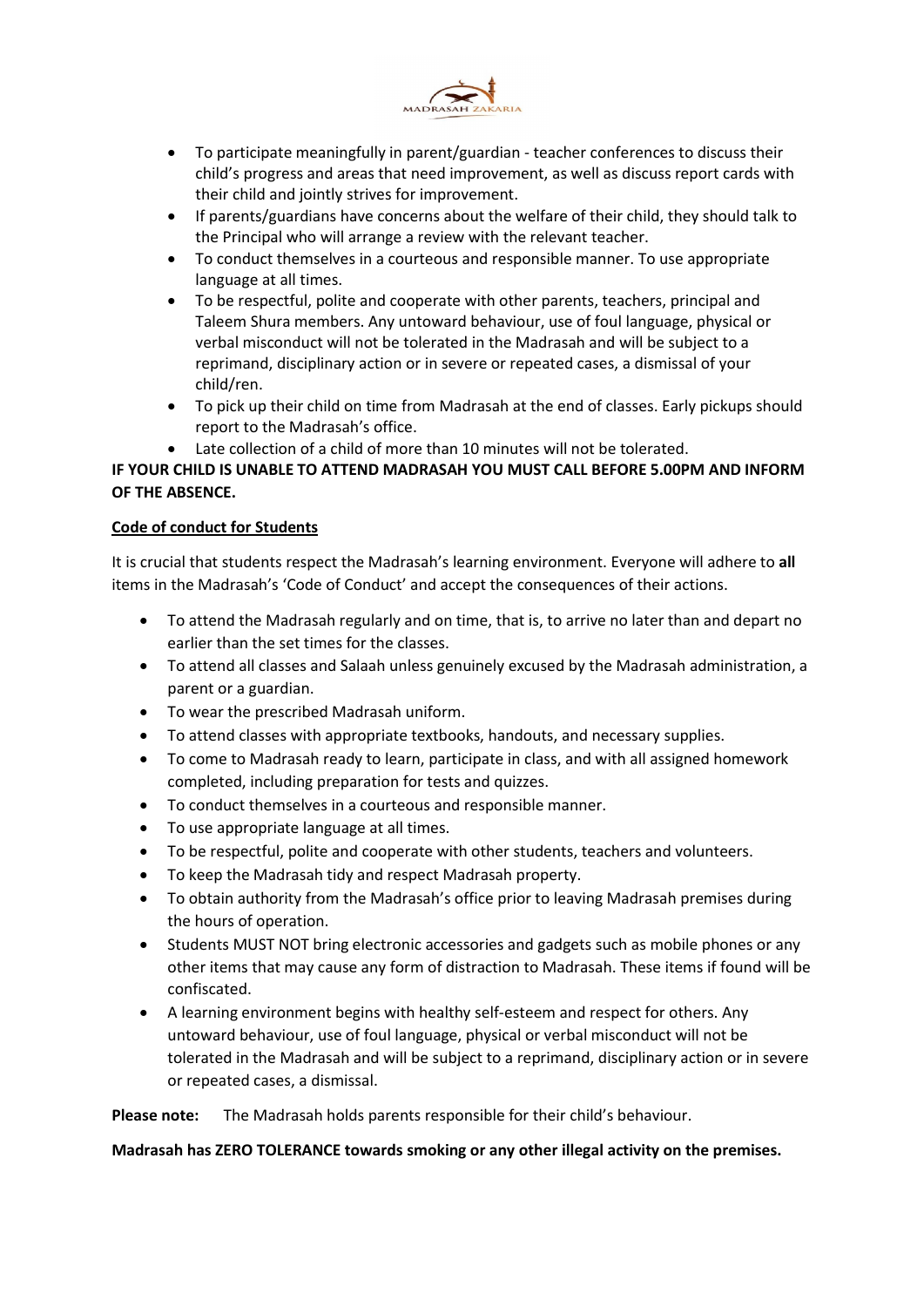

# While in class

- To sit properly
- Not to speak when the Ustaad/Apa is speaking
- To get on with the task set for them
- To put their hand up when they would like to speak
- Make no disruptive noise or gestures.
- Should not leave class or seat without permission
- Treat others and their property with respect.
- To keep the room tidy
- To keep up with their group learning schedule
- Take care of equipment and other learning materials in the class. Negligence and damages by/from students will result in paying for the cost of replacement.

# Also, please note

- Respect must be shown for all staff, management and other students.
- No running, shouting, or noise will be tolerated In the Masjid/Madrasah as well as its surrounding areas.
- No eating or chewing gum during class time.

It is the responsibility of the parents/guardians to explain to their child/ren and make them fully aware of the code of conduct for the student and their responsibilities towards adhering to all the Madrasah rules and regulations.

#### Rewards

Ustaad/Apa will praise students' enthusiasm and work in students (class work/homework) by verbally praising them in class, by writing positive comments on their work (in their planners and kitaabs) and with good marks.

Good discipline arises from good relationships and from setting expectations of good behaviour.

We will use a positive system of rewards; Stars (Stamps) will be awarded and recorded in your Stars chart for the following:

| <b>EFFORT</b>    | <b>STARS</b> |
|------------------|--------------|
| Good             |              |
| <b>Excellent</b> |              |

The aim is to collect as many stars as possible and these will lead to the student being rewarded by exchanging stars in our "reward shop".. This will help motivate and reward the students for making good effort and in improving both their learning and behaviour.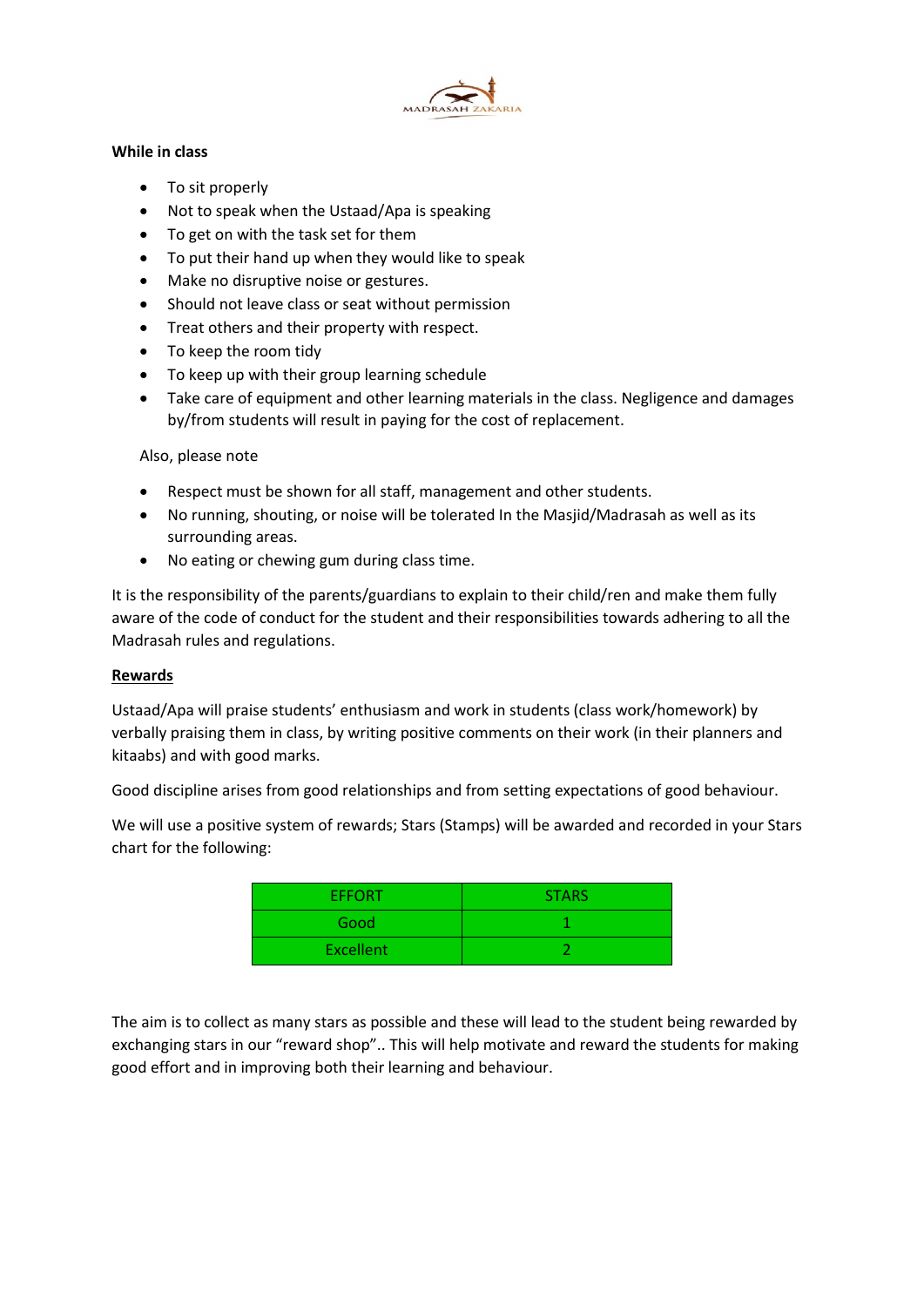

The stars will be collected in the star chart in the planner and once the child has reached the required number of stars they either exchange straight away OR save for a higher reward and "spend" in the shop.

| <b>STARS</b> | <b>VALUE TO SPEND</b> |
|--------------|-----------------------|
| 150          | 5 dirhams             |
| 300          | 10 dirhams            |
| 450          | 15 dirhams            |
| 600          | 20 dirhams            |

The motivation for the receiving of stars for positive behaviour may be recorded in the planner as follows:

EW – excellent work SA – special achievement

EB – excellent behaviour

This is so praise can be reinforced at home with parents.

#### Sanctions

Whilst accepting the positive elements of this system it should be understood by ALL that sanctions are put in place for when students misbehave or break Madrasah rules.

"Sanctions" show the penalties relative to the seriousness of the circumstances as well as the progression for continued failure to comply. Negative behaviour will be dealt with quickly and effectively.

#### Verbal warnings will be given for the following:

- Refusing instruction or disruptive behaviour.
- Talking whilst Ustad/Apa or someone else is talking to the class.
- Not paying attention in class when Ustad/Apa is teaching.
- Playing with stationary or other equipment when Ustad/Apa is teaching.

For the second demonstration of misbehaviour following a verbal warning a written comment will be given in the planner, this is a Sanction 1 which will result in 5 minutes detention after class.

#### Sanction 1 will be given without a verbal warning for the following:

- **-** Dangerous behaviour
- Running around the Madrasah
- Walking around during class
- Eating during lesson time
- Not having the correct equipment for lessons.
- **E** Coming late to Madrasah without a valid reason.
- Incorrect Uniform.
- Failure to complete homework on time (2 pieces in any calendar month)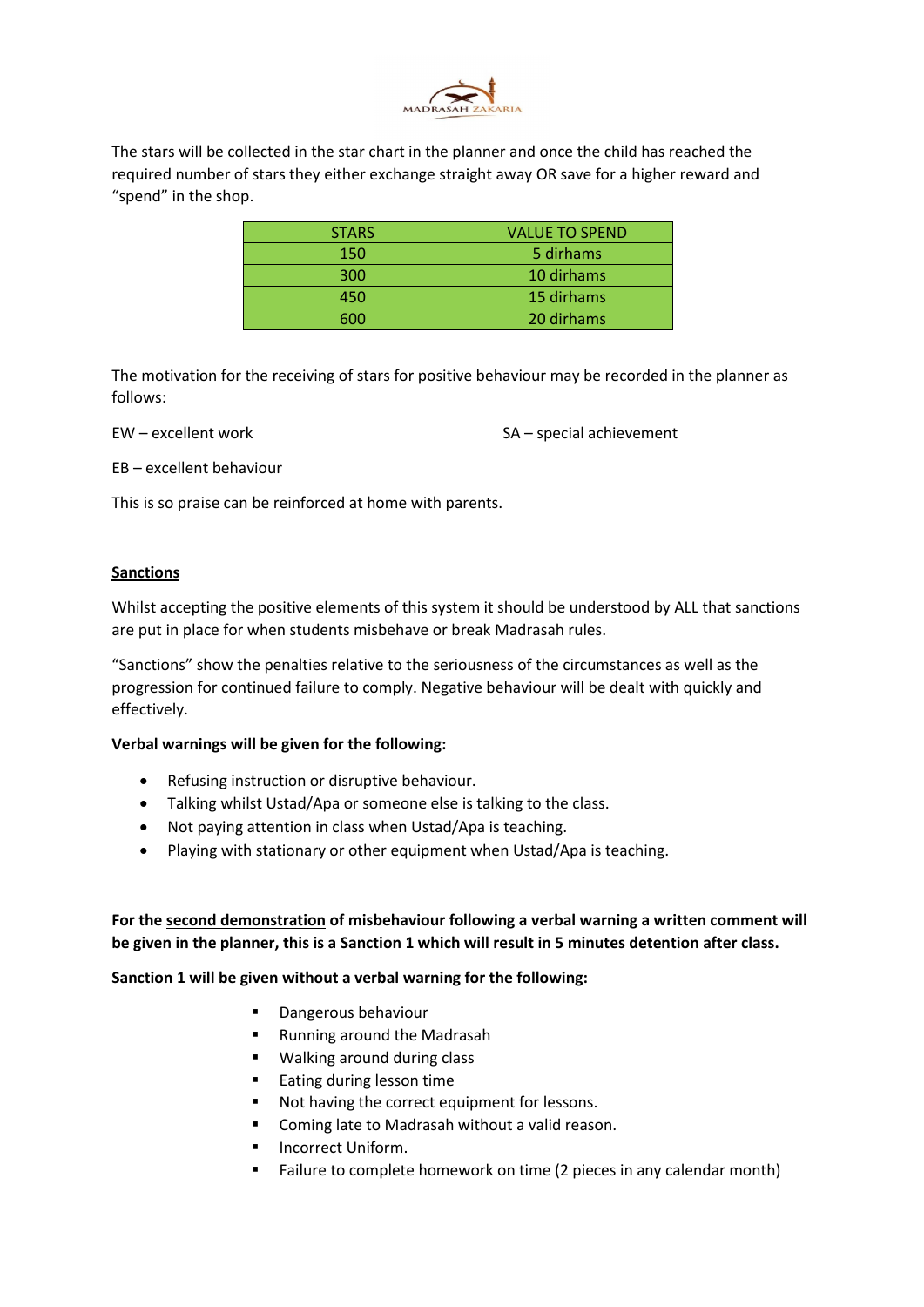

At this point please note that 3 Sanction 1s in any one LESSON will result in removal from the classroom and spending the remainder of the evening in the isolation area, as well as resulting in Sanction 2 (15 minutes detention after class).

At this point please note that 3 Sanction 1s in any one WEEK will result in Sanction 2.

# The following will result in the student receiving Sanction 2 without any written comments:

- Any sort of disrespectful behaviour towards Ustad/Apa or poor attitude.
- Refusing to follow instructions and/or showing defiance.
- Low level bullying and/or bad language.
- Leaving Class/Madrasah without permission.

# The following will result in the student receiving Sanction 3 without any written comments:

- Serious bullying and/or Foul and abusive language
- Physical abuse or violent conduct
- Stealing, damaging or vandalism

Continued escalation of misbehaviour will result in increased sanctions. The of the policy is to deter this from happening but in event of repeated sanctions (S2s / S3s) further action will be required and may result in S4 or S5 (suspension or exclusion) at the discretion of the Head Teacher and the Taleem Shura.

| <b>Sanction 1 (S1)</b> | <b>Detention Same Day 7.15-7.20</b><br>$(5 \text{ mins})$           |
|------------------------|---------------------------------------------------------------------|
| <b>Sanction 2 (S2)</b> | <b>Detention Same Day 7.15-7.30</b><br>$(15 \text{ mins})$          |
| <b>Sanction 3 (S3)</b> | <b>Isolation - amount of time at</b><br>discretion of head teacher. |
| <b>Sanction 4 (S4)</b> | <b>Suspension</b>                                                   |
| <b>Sanction 5 (S5)</b> | <b>Exclusion</b>                                                    |

\*Hifz children who receive an S1 or S2 will carry out the sanction after class on Friday (up to 30mins) or Saturday (up to 1 hour) of the same week.

#### Lateness

Late arrival to class is very disruptive for your own child's learning but also for the ustaad / apa and the other children in the class.